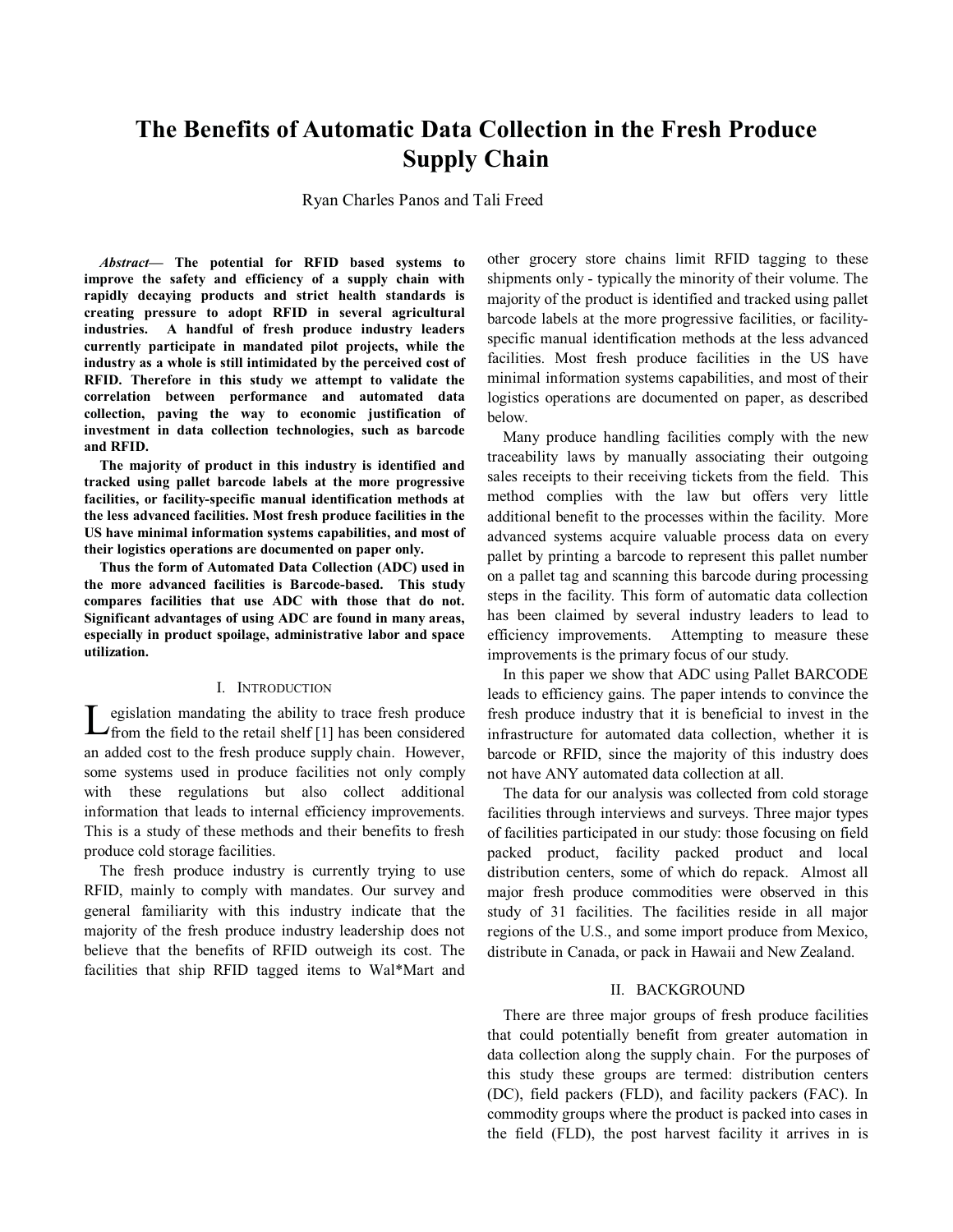almost completely devoted to pre-cooling and storage. Pre- cooling is the service of rapidly bringing the product to its ideal storage temperature in a manner that will minimize future spoilage without affecting product quality. These facilities are sometimes referred to as cooling sheds. The commodities packed in the field are often consistent in size.

 Another group of facilities is focused on sorting and packing of product into cases (FAC). These facilities receive large bins full of heterogeneous product of the same variety from the field. Elaborate production lines sort the produce by quality and size so that the resulting case has some level of homogeneity. Camelo points out "To some extent, this is similar to a factory assembly line, where raw material from the field undergoes a sequence of activities resulting in the final packaged product."[2] Pre-cooling is usually simpler and it is often not as urgent as with the field packed product. These facilities are normally called packing houses.

 Many FLD and FAC companies ship some or their product to other companies that sell or ship the product to final customers. These customers might be distribution centers of major retailers or distribution centers of companies that bring product closer to regional retailers by providing storage in that region. These facilities often repack product to specific store or customer requirements. We will broadly refer to these regional facilities as distribution centers (DCs).

 Our 31 participants consisted of 18 FAC, 5 DCs and 8 FLD companies. They were divided into 2 groups: the group that performs automated data collection (ADC) and the group that performs manual data collection (MDC). The ADC and MDC groups have similar mixes of the three types of facilities described above.

# III. LITERATURE REVIEW

 Although Norman Woodland and Bernard Silver took out the first patent for bar-coding in 1949, barcodes really started seeing industrial use in 1981, when the Department of Defense adopted the use of Code 39 barcode sites Acord [3]. The Uniform Code Council's (UCC), now the GS1 US, has managed the barcode standards used throughout the U.S. and most of the world since 1970. This standard is now a part of the GS1 System. "The GS1 System - the world's most accepted standards system - standardizes identification numbers, Electronic Data Interchange (EDI), Business Message Standards using Extensible Mark-up Language (XML) and other supply chain solutions for more efficient business."[4]

 In general, much is to be gained through these data Identification and Data Capture/collection (AIDC) systems one of the most widely used and under-recognized IT strategic assets in use in the global economy [5]. Singer [6] collection technologies. Smith called Automatic

 organizes the benefits of automatic data collection into three categories: 1. reducing time spent on data entry, 2. increasing the accuracy of maintenance information, and 3. reducing paperwork.

 Extensive research has been conducted on the benefits of barcodes from the perspective of process engineering since its inception, but never specific to the fresh produce facilities this study addresses. The lack of research on the potential benefits of ADC specifically for this industry discourages this technological "upgrade." We believe that this study will raise the awareness of fresh produce companies to the benefits resulting from ADC adoption, in the form of barcode, RFID, or a combination of both technologies.

## IV. METHODOLOGY

# *A. Metrics of Facility Efficiencies*

 Our hypotheses imply that data collection contributes to improvements in labor costs, errors, and losses. The questions in the survey are therefore focused on these areas and organized by process steps within the facility, including receiving, processing/packing, storage, and shipping. Many questions attempt to approximate the amount of resources devoted to these process steps.

 Another set of questions assesses the overall profile of the facility. There are questions about the total number of cases shipped, product mix, data collection methods, employee counts, and payroll related questions.

# *B. Normalization*

 Market prices fluctuate over time, and vary significantly among different commodities. Cost of services offered to different product types also fluctuate wildly. Therefore throughput (measured in number of pallets and cases) is used instead of revenue for normalization. Due to the significant differences in size among the participants, data is normalized for the calculation of performance measures.

# V. RESULTS

# *A. Labor Productivity*

The labor devoted to processing outgoing orders (shipping), conducting inventory checks and especially carrying out all administrative activities was significantly lower in facilities that use barcodes compared with facilities that do not use barcode. This is summarized in Table I and Table II.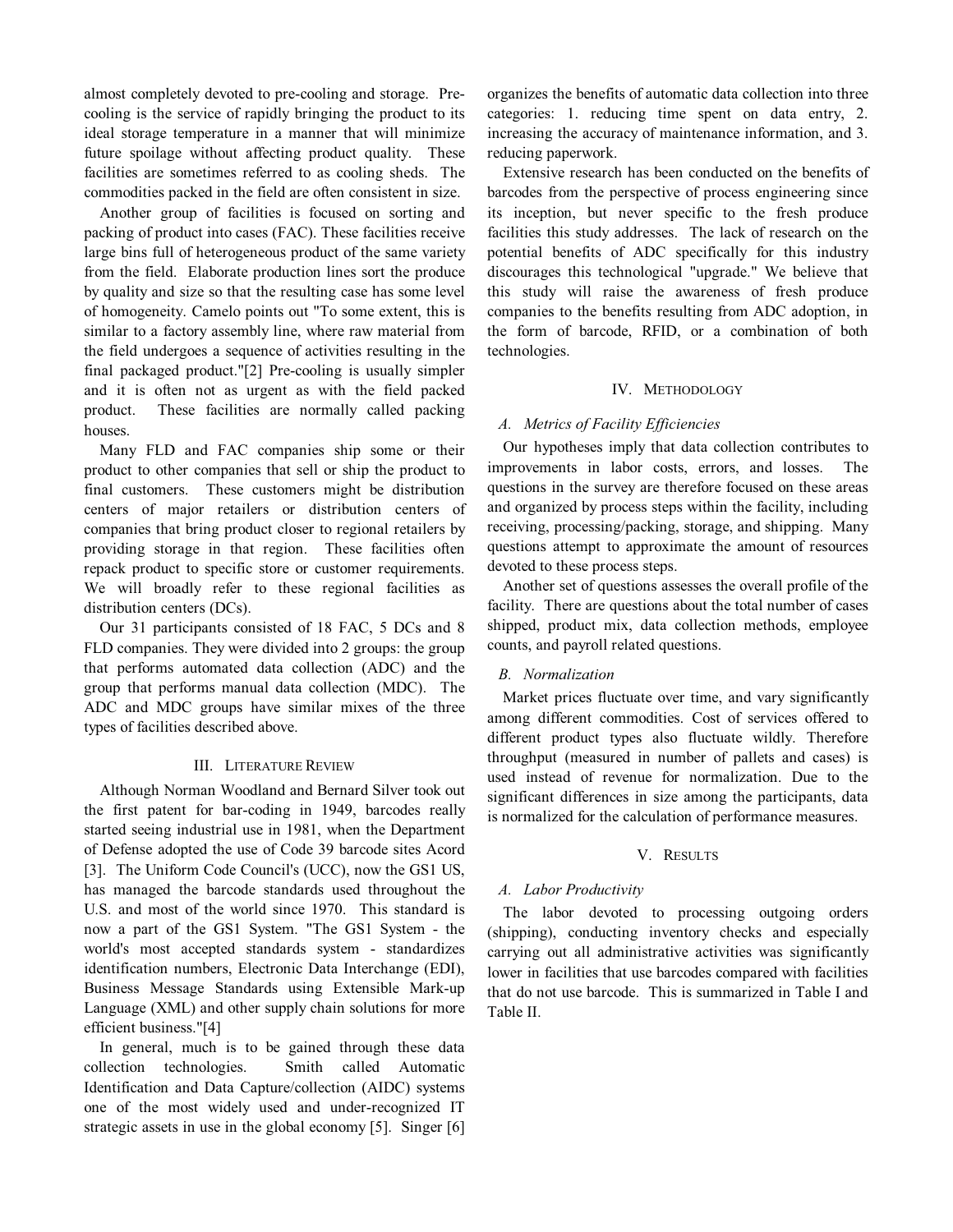|          | TABLE I                                              |            |            |     |
|----------|------------------------------------------------------|------------|------------|-----|
|          | MAN HOURS (MINUTES) A WEEK SPENT ON INVENTORY CHECKS |            |            |     |
|          |                                                      |            | <b>ADC</b> | MDC |
| Storage  | per pallet in storage<br>during peak season $(x100)$ |            | 22         | 179 |
|          | per Case in a week                                   |            |            |     |
|          | (x1000)                                              |            | 5          | 18  |
|          |                                                      |            |            |     |
|          | <b>TABLE II</b>                                      |            |            |     |
|          | <b>CASES SHIPPED PER EMPLOYEE</b>                    |            |            |     |
|          |                                                      | <b>ADC</b> |            | MDC |
| Admin    | annually $(x1000)$                                   | 1800       |            | 285 |
|          | weekly $(x1000)$                                     | 61         |            | 9   |
|          |                                                      |            |            |     |
| Shipping | annually $(x1000)$                                   | 477        |            | 275 |
|          | weekly $(x1000)$                                     | 15         |            | 9   |
|          |                                                      |            |            |     |

# *B. Inventory Checks*

 Our survey reveals that a common reason to conduct an inventory check is the suspicion of a discrepancy between the records and the actual inventory. Amongst other benefits, a barcode reader prevents a mistype or misread of transaction data using barcode readers will tend to have fewer discrepancies. data. Therefore a facility that consistently captures

 In order to normalize the effects of the larger inventory counts, we calculate the average total man hours devoted to this activity per week and divided by both the average cases shipped per week and the average capacity during peak season. We calculated both since many facilities have severe fluctuation in their throughput and inventory while others have a relatively steady activity during the operating season.

 Data also suggests that the distribution centers devote more labor to inventory checks than post harvest facilities. This may be due to a much higher occurrence of mixed pallets and larger product mixes. A mixed pallet would require some degree of case level counting and the larger product mix complicates the counting.

 Our results indeed show that ADC facilities conducted fewer checks per week and devoted significantly less manpower to this activity. At the DCs the difference between ADC and MDC facilities was particularly significant.

# *C. Administrative Labor*

 Another area of labor productivity improvement is Administrative Employees. The ADC group was able to ship over SIX times as many cases of product per administrative employee with the use of barcodes. MDC facilities with more advanced information systems (described below) performed better than ones with less advanced systems, but still had approximately twice the administrative costs as the ADC group.

 Barcode-based facilities detract a pallet from inventory by scanning it. information must be entered into the information system, such as a 10-digit pallet number. Thus the majority of the administrative labor savings associated with barcode systems is due to the elimination pallet number typing and related errors. Lebow [7] points out that administrative staff makes one keyboarded data entry error for every 300 character strokes, while barcode scanning has less than one error in 39,000,000 characters. He also claim that while it takes about five seconds to handwrite six digits, one can scan 20 barcode digits in one [second]. With non barcode systems, additional

 Systems that do not use barcodes or pallet numbers have it rough! numerous customers, the many relationships between received pallets or bins and their ultimate destination must be established, even when packed or repacked into different cases. This is often a complicated manual process. Most of these facilities store written receiving records and establish a relationship between the receiving ticket number and outgoing orders. When a quality concern dictates the unveiling of such information, significant administrative labor is invested in retrieving these records. Since received shipments are often sent to

 Administrative staff must also manage inventory data. Managing electronic documents is clearly easier than managing paper documents. And data retrieval, either for purposes of process improvement or produce traceability, is much easier if the documents are stored electronically.

 In summary, our results indicate that appropriate software systems decrease the cost of administrative labor, and use of pallet barcode greatly increases the effectiveness of these systems.

# *D. Shipping Labor*

 Labor costs are also reduced for shipping processes, while throughput is increased. employee processed 73% more cases per week than the average MDC shipping employee. The difference was The average ADC shipping statistically significant with a confidence interval of 94.4%.

 Whether the pallets are scanned directly in front of the truck or if the smaller peel-off tags (A.K.A. daughter tags) are collected on the order sheet and scanned in the office, decrementing product from inventory is remarkably more efficient with the use of barcodes. Manual methods rely on the speed and accuracy at which an employee can count an order. The process is therefore slower and error-prone, and several employees are typically involved in confirming that the order is correct.

 Shipping errors cause major revenue losses. When an order is barcode scanned during the shipping process, we observe that there is a very high probability of catching an error at or around the time the truck is loaded. Thus less effort is devoted to verifying the order is correct before it ships. Manual facilities must devote significantly more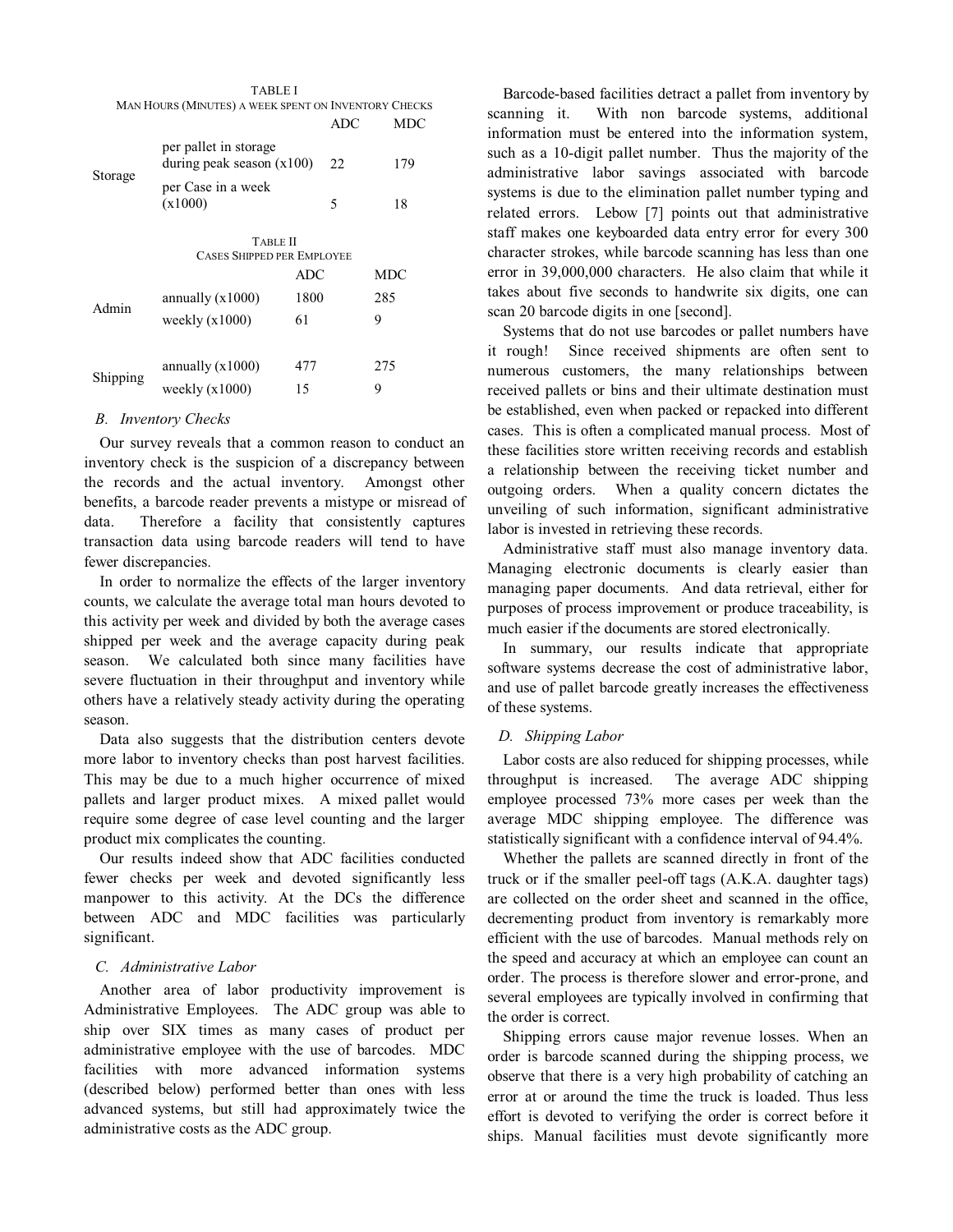labor to verification.

## *E. Capacity*

 Data strongly suggests that more advanced information systems allow for greater use of a facility's total capacity and barcodes are virtually required to take full advantage of this improvement. As table III shows the MDC group used 55.6% of their maximum capacity during peak season while the ADC group used 66.3%. Excluding the distribution centers, the effect of barcode was even greater.

| TARLE III<br>AVERAGE PERCENTAGE OF MAX CAPACITY UTILIZED DURING PEAK SEASON |                   |      |  |  |  |
|-----------------------------------------------------------------------------|-------------------|------|--|--|--|
|                                                                             | ADC.              | MDC. |  |  |  |
| A11                                                                         | $66.3\%$ 55.6%    |      |  |  |  |
| Excluding DCs                                                               | $68.4\%$ $51.0\%$ |      |  |  |  |

 MDC facilities utilize space less effectively since they must assign dedicated zones to various commodities. Otherwise forklift operators must spend extensive amounts of time searching for pallets of specific commodities. ADC facilities, on the other hand, can co-locate different products and have dynamic space allocation based on product mix, since pallet location data is available on the warehouse management system. In the more sophisticated ADC facilities the forklift operator uses a scanner to read barcodes on the pallet and on the rack or row, thus recording the relationship of pallet and location in the system with very little effort.

 Most of the facilities in use today were designed when organizations packed few SKUs, and each commodity type had few packing options. Now a facility might pack for several retailers, each having unique containers and label. Going from a couple dozen SKUs to hundreds or thousands SKUs significantly increases the need for dedicated locations, resulting in lower space utilization.

# *F. Spoilage Rate*

 Another dimension of fresh produce inventory management is order picking according to harvest date data. Many participants rotate stock every night to be sure the oldest product is as easily accessible to the forklift operators as possible. In these instances, position not only dictates the SKU, but the date as well. When an organization has less faith in its inventory count, it is less inclined to mix by dates in the same row. Not only does this affect usable capacity as explained above, but it also requires labor devoted to repositioning pallets every night.

 Many facilities, however, have too many SKUs or too much volume to separate product by date or rotate stock every night in such a way as to be sure the oldest product is easily identifiable. In these cases a detailed inventory management system is essential to reducing spoilage, by using FIFO when assigning stored pallets to customer

orders.

 As Table IV shows, the MDC group lost nearly eight times as many cases of product to spoilage caused by delay in storage.

| <b>TABLE IV</b>                                        |      |  |  |  |
|--------------------------------------------------------|------|--|--|--|
| AVERAGE CASES LOST DUE TO DELAY PER 100,000 CASES SOLD |      |  |  |  |
| ADC.                                                   | MDC. |  |  |  |
| 118                                                    | 944  |  |  |  |

# VI. CONCLUSIONS

 Our research indicates strong improvements in employee productivity in shipping, inventory counts, and especially administrative tasks with the use of automatic data collection.

 Facilities using automatic data collection also had higher capacity utilization rates during peak season and lost significantly less product to spoilage.

 For these reasons, we encourage fresh produce facilities to consider investing in automatic data collection systems, including identification technologies such as barcode and RFID.

## ACKNOWLEDGMENT

 The size and reach of the project would not have been possible with out the generous help of the Produce Reporter Company/Blue Book Services group and the generous support of RedLine Solutions.

 Industry leaders that put in time above and beyond what was asked of are also in our debt. We especially thank Tom Casas VP IT and Mechanization and Frank Garcia Director of Distribution & Cooling at Tanimura and Antle, Jack Brandt of Brandt Farms, Isaac Chapman of MTC, Kurt Harter of Orchard View Farms, Tim Farnsworth of Gingerich Farms, Chris Caratan of Columbine Vineyards, and Tom Clark of Sunny Cove Citrus. Many companies contributed significantly in addition to the 31 contributing hard data. Cooling in Santa Maria, CA and Armand Cimino at Cimino Brothers Produce for their knowledge of the We also thank Steve Teixeira at Frontier industry as a whole.

#### **REFERENCES**

 [1] "Fact sheet on FDA's new food bioterrorism regulation: Establishment and maintenance of records" US Food and Drug Administration. December 2004; Revised November 2005

 [2] A. F Lopez Camelo,., Ph.D. "Manual for the preparation and sale of fruits and vegetables: From field to market" FAO AGRICULTURAL SERVICES BULLETIN 151 ISBN 92-5-104991-2

 [3] T. Acord,. "Belly up to the barcode" FDM. Des Plaines: Aug 2003.Vol.75, Iss. 12; pg. 24

 [4] "About GS1 US barcodes and eCom" GS1 US Web site. http://www.uccouncil.org/ean ucc system/about/about.html